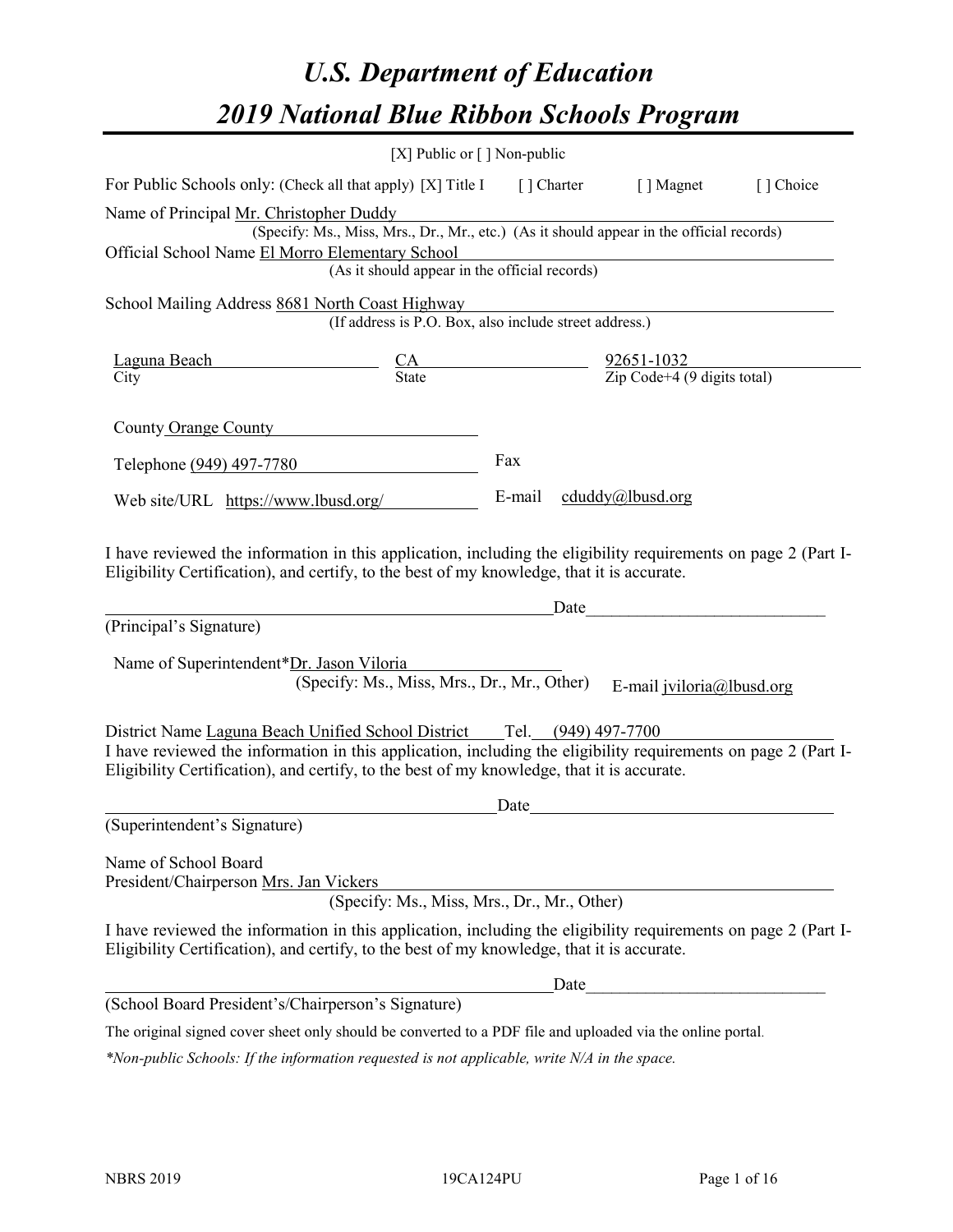The signatures on the first page of this application (cover page) certify that each of the statements below, concerning the school's eligibility and compliance with U.S. Department of Education and National Blue Ribbon Schools requirements, are true and correct.

1. All nominated public schools must meet the state's performance targets in reading (or English language arts) and mathematics and other academic indicators (i.e., attendance rate and graduation rate), for the all students group, including having participation rates of at least 95 percent using the most recent accountability results available for nomination.

2. To meet final eligibility, all nominated public schools must be certified by states prior to September 2019 in order to meet all eligibility requirements. Any status appeals must be resolved at least two weeks before the awards ceremony for the school to receive the award.

3. The school configuration includes one or more of grades K-12. Schools on the same campus with one principal, even a K-12 school, must apply as an entire school.

4. The school has been in existence for five full years, that is, from at least September 2013 and each tested grade must have been part of the school for the past three years.

5. The nominated school has not received the National Blue Ribbon Schools award in the past five years: 2014, 2015, 2016, 2017, or 2018.

6. The nominated school has no history of testing irregularities, nor have charges of irregularities been brought against the school at the time of nomination. If irregularities are later discovered and proven by the state, the U.S. Department of Education reserves the right to disqualify a school's application and/or rescind a school's award.

7. The nominated school has not been identified by the state as "persistently dangerous" within the last two years.

8. The nominated school or district is not refusing Office of Civil Rights (OCR) access to information necessary to investigate a civil rights complaint or to conduct a district-wide compliance review.

9. The OCR has not issued a violation letter of findings to the school district concluding that the nominated school or the district as a whole has violated one or more of the civil rights statutes. A violation letter of findings will not be considered outstanding if OCR has accepted a corrective action plan from the district to remedy the violation.

10. The U.S. Department of Justice does not have a pending suit alleging that the nominated school or the school district, as a whole, has violated one or more of the civil rights statutes or the Constitution's equal protection clause.

11. There are no findings of violations of the Individuals with Disabilities Education Act in a U.S. Department of Education monitoring report that apply to the school or school district in question; or if there are such findings, the state or district has corrected, or agreed to correct, the findings.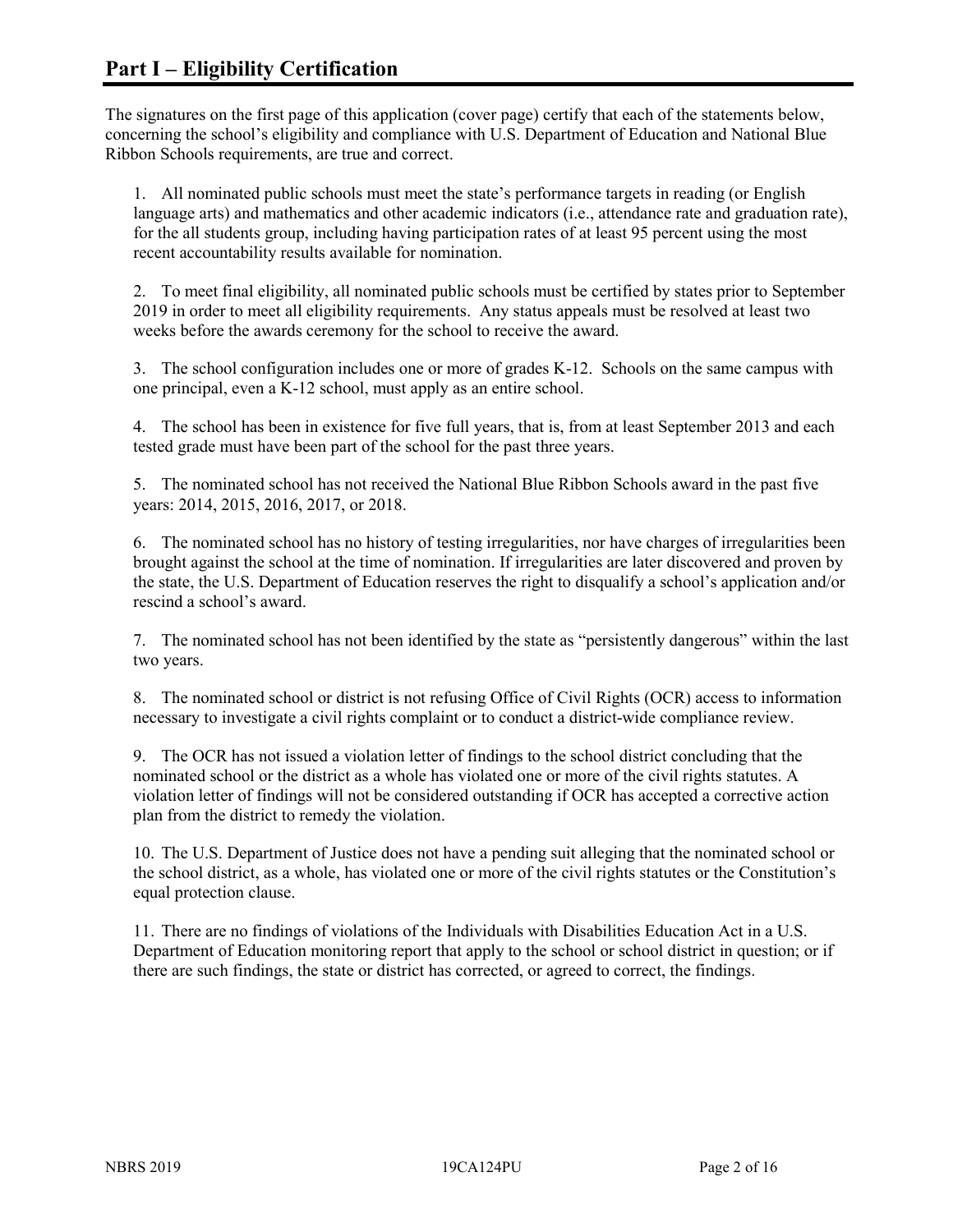# **Data should be provided for the most recent school year (2018-2019) unless otherwise stated.**

# **DISTRICT**

1. Number of schools in the district  $\frac{2}{2}$  Elementary schools (includes K-8) (per district designation): 1 Middle/Junior high schools 1 High schools 0 K-12 schools

4 TOTAL

**SCHOOL** (To be completed by all schools)

2. Category that best describes the area where the school is located:

[ ] Urban or large central city [X] Suburban [] Rural or small city/town

3. Number of students as of October 1, 2018 enrolled at each grade level or its equivalent in applying school:

| Grade                   | # of         | # of Females | <b>Grade Total</b> |
|-------------------------|--------------|--------------|--------------------|
|                         | <b>Males</b> |              |                    |
| PreK                    | 12           | 10           | 22                 |
| $\mathbf K$             | 32           | 35           | 67                 |
| 1                       | 27           | 33           | 60                 |
| $\mathbf{2}$            | 43           | 22           | 65                 |
| 3                       | 44           | 36           | 80                 |
| $\overline{\mathbf{4}}$ | 35           | 44           | 79                 |
| 5                       | 49           | 42           | 91                 |
| 6                       | $\theta$     | $\theta$     | 0                  |
| 7                       | 0            | $\theta$     | 0                  |
| 8                       | 0            | $\theta$     | 0                  |
| 9                       | 0            | $\theta$     | 0                  |
| 10                      | 0            | $\theta$     | 0                  |
| 11                      | 0            | $\theta$     | 0                  |
| 12 or higher            | 0            | $\theta$     | 0                  |
| <b>Total</b>            | 242          | 222          | 464                |
| <b>Students</b>         |              |              |                    |

\*Schools that house PreK programs should count preschool students **only** if the school administration is responsible for the program.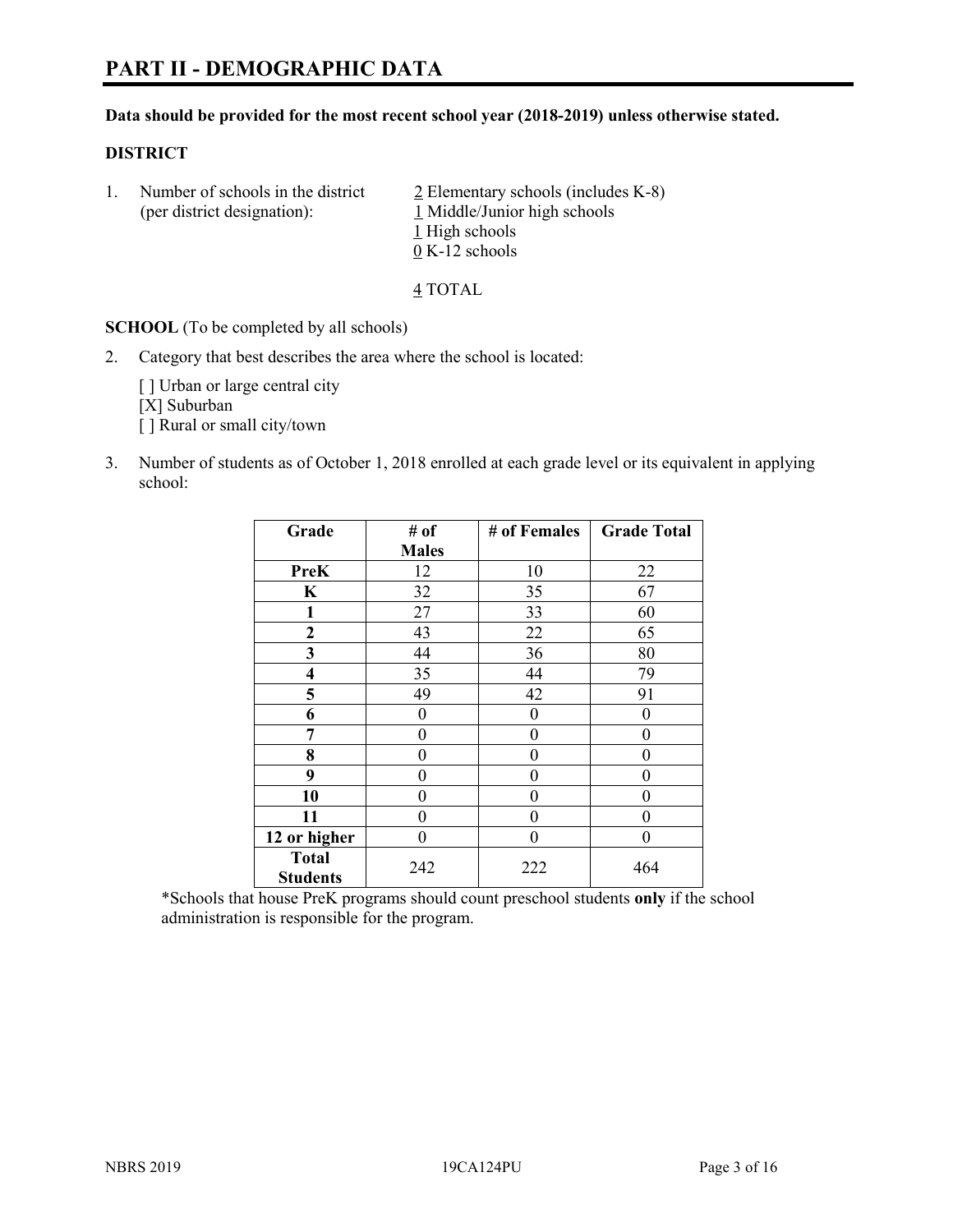4. Racial/ethnic composition of  $0\%$  American Indian or Alaska Native the school (if unknown, estimate): 4 % Asian 1 % Black or African American 15 % Hispanic or Latino 0 % Native Hawaiian or Other Pacific Islander 69 % White 11 % Two or more races **100 % Total**

(Only these seven standard categories should be used to report the racial/ethnic composition of your school. The Final Guidance on Maintaining, Collecting, and Reporting Racial and Ethnic Data to the U.S. Department of Education published in the October 19, 2007 *Federal Register* provides definitions for each of the seven categories.)

5. Student turnover, or mobility rate, during the 2017 – 2018 school year: 7%

If the mobility rate is above 15%, please explain.

This rate should be calculated using the grid below. The answer to (6) is the mobility rate.

| <b>Steps For Determining Mobility Rate</b>    | Answer |
|-----------------------------------------------|--------|
| (1) Number of students who transferred to     |        |
| the school after October 1, 2017 until the    | 17     |
| end of the 2017-2018 school year              |        |
| (2) Number of students who transferred        |        |
| from the school after October 1, 2017 until   | 15     |
| the end of the 2017-2018 school year          |        |
| (3) Total of all transferred students [sum of | 32     |
| rows $(1)$ and $(2)$ ]                        |        |
| (4) Total number of students in the school as | 464    |
| of October 1, 2017                            |        |
| $(5)$ Total transferred students in row $(3)$ |        |
| divided by total students in row (4)          | 0.07   |
| $(6)$ Amount in row $(5)$ multiplied by 100   |        |

6. English Language Learners (ELL) in the school:  $7\%$ 

34 Total number ELL

Specify each non-English language represented in the school (separate languages by commas): Farsi, French, German, Hungarian, Indonesian, Mandarin, Portuguese, Rumanian, Russian, Spanish, Turkish, Ukrainian, Vietnamese

7. Students eligible for free/reduced-priced meals: 15 % Total number students who qualify:  $71$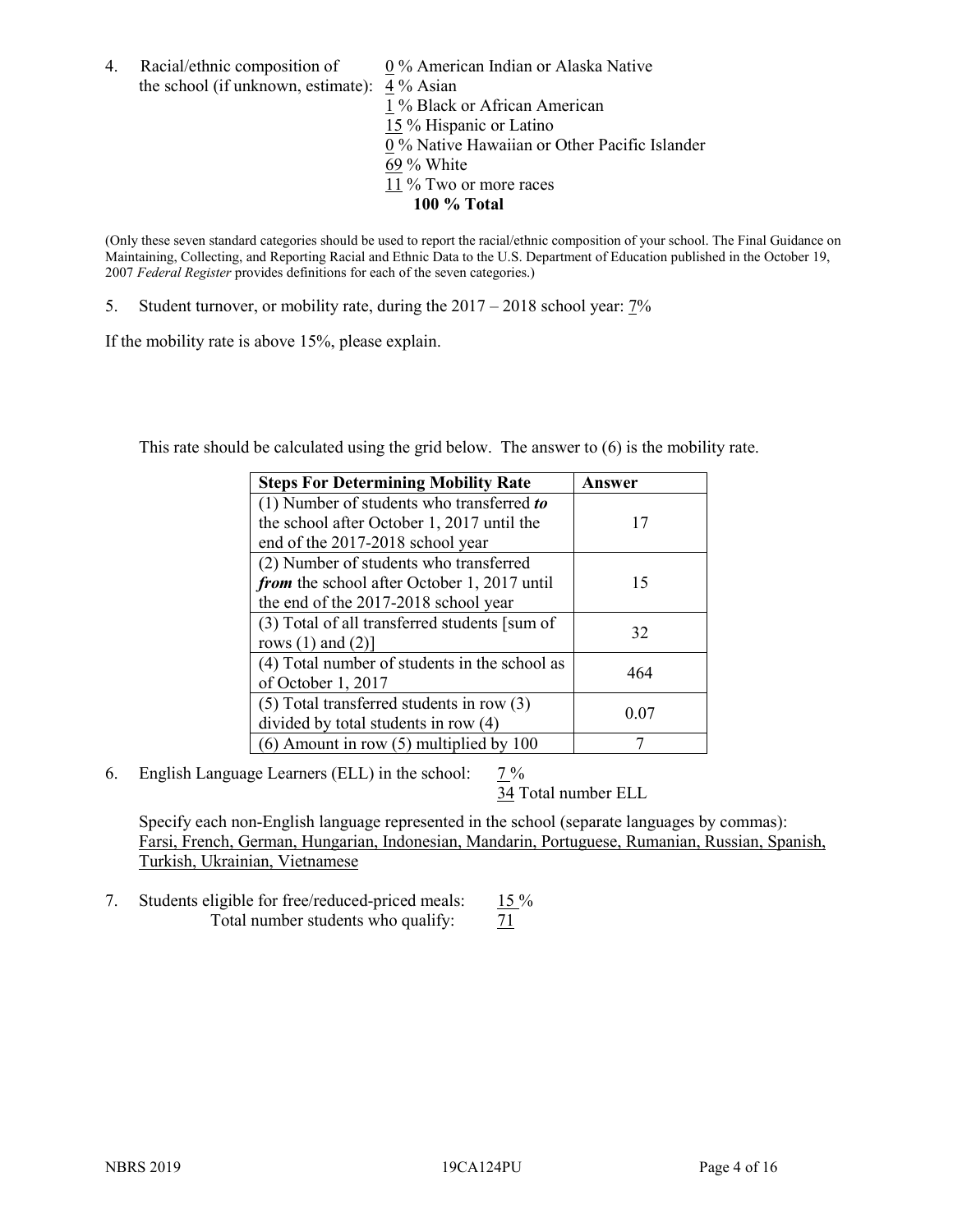63 Total number of students served

Indicate below the number of students with disabilities according to conditions designated in the Individuals with Disabilities Education Act. Do not add additional conditions. It is possible that students may be classified in more than one condition.

| 17 Autism                 | 0 Multiple Disabilities                 |
|---------------------------|-----------------------------------------|
| 1 Deafness                | 1 Orthopedic Impairment                 |
| 0 Deaf-Blindness          | 6 Other Health Impaired                 |
| 0 Developmental Delay     | 15 Specific Learning Disability         |
| 1 Emotional Disturbance   | 22 Speech or Language Impairment        |
| 0 Hearing Impairment      | 0 Traumatic Brain Injury                |
| 0 Intellectual Disability | 0 Visual Impairment Including Blindness |

- 9. Number of years the principal has been in her/his position at this school: 14
- 10. Use Full-Time Equivalents (FTEs), rounded to nearest whole numeral, to indicate the number of school staff in each of the categories below:

|                                                                                                                                                                                                                              | <b>Number of Staff</b>   |
|------------------------------------------------------------------------------------------------------------------------------------------------------------------------------------------------------------------------------|--------------------------|
| Administrators                                                                                                                                                                                                               |                          |
| Classroom teachers including those<br>teaching high school specialty<br>subjects, e.g., third grade teacher,<br>history teacher, algebra teacher.                                                                            | 22                       |
| Resource teachers/specialists/coaches<br>e.g., reading specialist, science coach,<br>special education teacher, technology<br>specialist, art teacher, etc.                                                                  | 6                        |
| Paraprofessionals under the<br>supervision of a professional<br>supporting single, group, or classroom<br>students.                                                                                                          | $\mathfrak{D}_{1}^{(1)}$ |
| Student support personnel<br>e.g., school counselors, behavior<br>interventionists, mental/physical<br>health service providers,<br>psychologists, family engagement<br>liaisons, career/college attainment<br>coaches, etc. | 3                        |

11. Average student-classroom teacher ratio, that is, the number of students in the school divided by the FTE of classroom teachers, e.g.,  $22:1$  21:1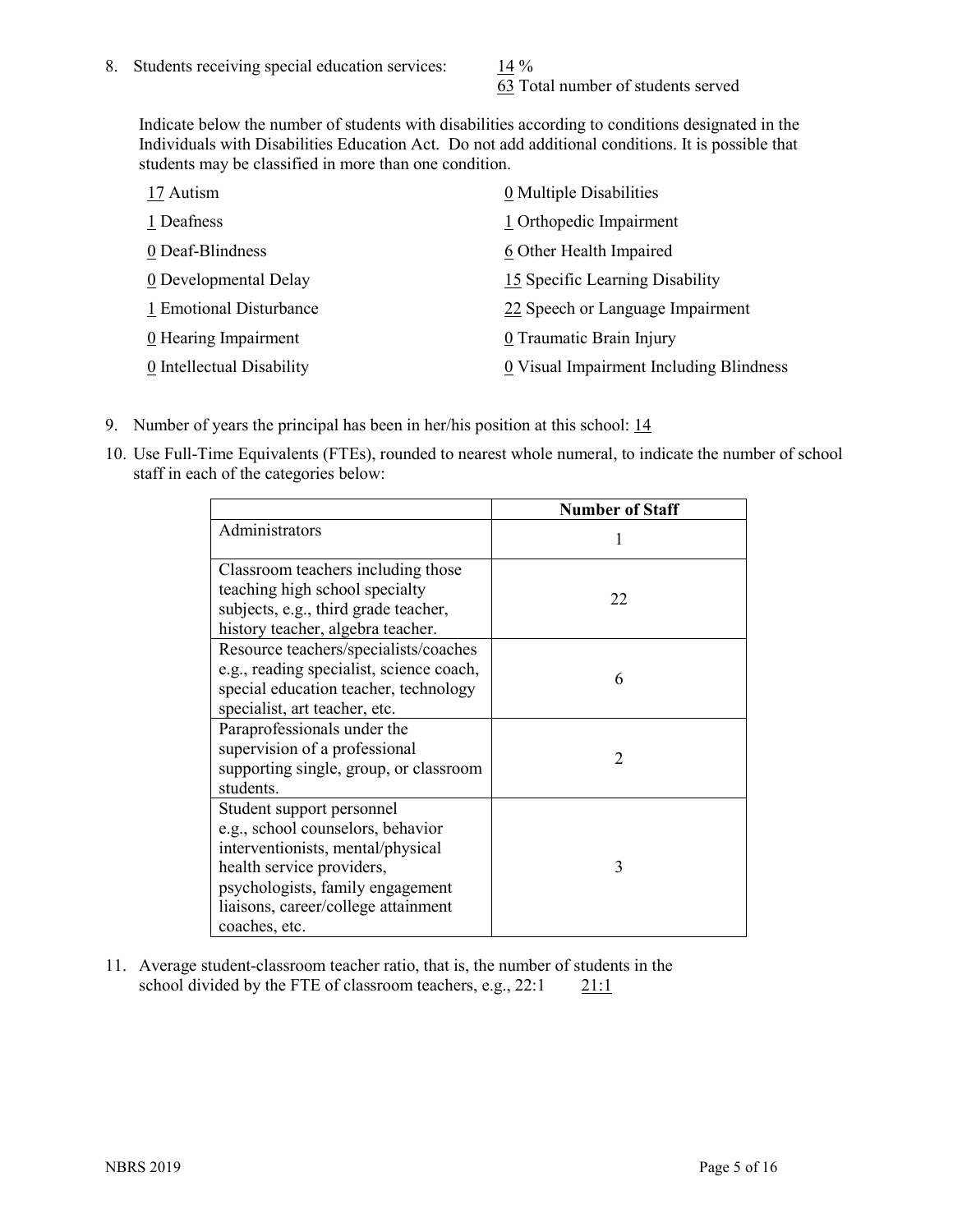12. Show daily student attendance rates. Only high schools need to supply yearly graduation rates.

| <b>Required Information</b> | 2017-2018 | 2016-2017 | 2015-2016 | 2014-2015 | 2013-2014 |
|-----------------------------|-----------|-----------|-----------|-----------|-----------|
| Daily student attendance    | 94%       | 94%       | 95%       | 95%       | 96%       |
| High school graduation rate | $0\%$     | $0\%$     | $0\%$     | $9\%$     | $0\%$     |

#### 13. **For high schools only, that is, schools ending in grade 12 or higher.**

Show percentages to indicate the post-secondary status of students who graduated in Spring 2018.

| <b>Post-Secondary Status</b>                  |       |
|-----------------------------------------------|-------|
| Graduating class size                         |       |
| Enrolled in a 4-year college or university    | $0\%$ |
| Enrolled in a community college               | 0%    |
| Enrolled in career/technical training program | 0%    |
| Found employment                              | 0%    |
| Joined the military or other public service   | 0%    |
| Other                                         | በ%    |

14. Indicate whether your school has previously received a National Blue Ribbon Schools award. Yes No X

If yes, select the year in which your school received the award.

15. In a couple of sentences, provide the school's mission or vision statement.

Each student gains the knowledge, experience, world perspectives, and skills needed to become a lifelong learner and producer in a competitive and interconnected world.

16. **For public schools only**, if the school is a magnet, charter, or choice school, explain how students are chosen to attend.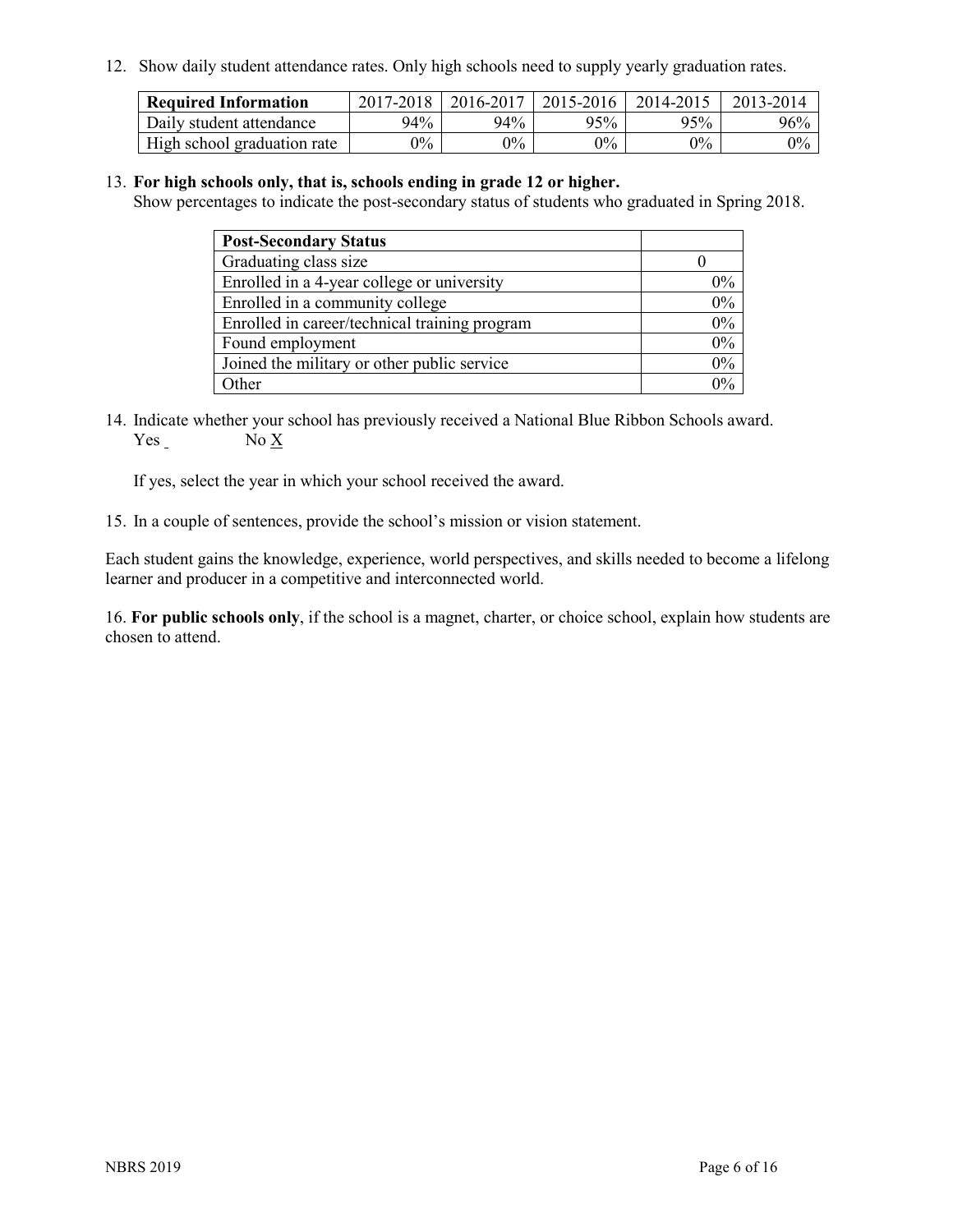# **PART III – SUMMARY**

 El Morro Elementary School is located on a bluff overlooking the Pacific Ocean near the northern border of Laguna Beach and is surrounded by Crystal Cove State Park on its southern and eastern borders. This ideal location allows our students to participate in hands on and interactive learning experiences with the environment around us. We serve a wide range of students from all over the community of Laguna Beach and a portion of Crystal Cove, including English Learners, students with special needs, and gifted students. The main goal from our Single Plan for Student Achievement is to increase all students' academic achievement and social emotional strength through collaboration, communication, creativity, and critical thinking. Our school community is focused on providing our students with a world class education allowing students to compete and participate in a global society by implementing rigorous California State Standards and high expectations for all students. El Morro Elementary School was recognized as a California Distinguished School in 2008 and 2014, as well as a California Gold Ribbon School in 2016. Our collaborative, systems based approach to education has helped student learning continue to grow as evidenced by our students' performance on the 2018 California Assessment of Student Performance and Progress (CAASPP). Eighty-two percent of our third through fifth grade students met or exceeded the standards in English Language Arts and 78% of our students met or exceeded the standards in Math.

These results were accomplished by a hard working, highly qualified staff of teachers who have embraced the Professional Learning Community (PLC) model. El Morro Elementary School is a Professional Learning Community dedicated to meeting the needs of our students by using data to support our decision making. We are so dedicated to the PLC model, that we modified our bell schedule to allow time for teacher collaboration. Every Wednesday, the students are dismissed an hour early so our teachers can collaborate. It is important to note that this schedule was created by adding instructional minutes to the other days of the week so student contact time was not diminished. This allows our teachers and staff to work together to review assessment data, determine which students are in need of intervention or extension, and create standards based lessons built on research validated instructional strategies. Teachers use a wide range of screeners, common formative assessments, and summative assessments in English Language Arts and Math to monitor student progress. This PLC model is one of the key ingredients to the success of our school.

Although providing a rigorous curriculum where student learning thrives is our top priority, we also believe it is equally important to educate the whole child. We strive to create an outstanding social emotional environment for students to develop and grow through our Positive Behavior Intervention and Support program (PBIS), Second Step Social Learning curriculum, and by using a positive growth mindset. Our PBIS program explicitly teaches the students our schoolwide expectations and positively reinforces the students for following the school rules. This program emphasizes using a ratio of 5 to 1 positive adult interactions to negative adult interactions with students and rewarding students for doing the right thing. Second Step strives to teach students values and behaviors for school success such as respect, empathy, problem solving and self confidence. Through a positive growth mindset, we teach the students the power of "Yet" and that failure is part of the learning process, not the end of it.

To ensure we are educating the whole child, we have created what we call an Encore Schedule, not a "pullout" schedule. English Language Arts, Math, Science, and Social Science are our core subjects, while Music, Physical Education, Technology, Library/Media Center, Science Lab, and Foreign Language (Spanish for 4th and 5th grades) are our encore. We have Chorus, Band and/or Strings instruction for students in grades Transitional Kindergarten (TK) through 5th. TK through 2nd grade students participate in Chorus once a week. While in 3rd grade, students receive instruction in recorder, violin, and chorus, and in 4th and 5th grade the students get to choose among Chorus, Band instruments or String instruments. These encore classes enhance our core curriculum. For instance, all students regardless of their ability, are included in Science lab each week. This provides all students the opportunity to participate in hands-on learning, giving them another avenue to demonstrate strengths they may not otherwise develop. Finally, Laguna Beach is an artists' colony and we enthusiastically include the visual arts and performing arts as part of regular school day. Teachers use curriculum-based art projects and plays to teach the visual arts and performing arts standards at each grade level. It is through these well rounded programs focusing on meeting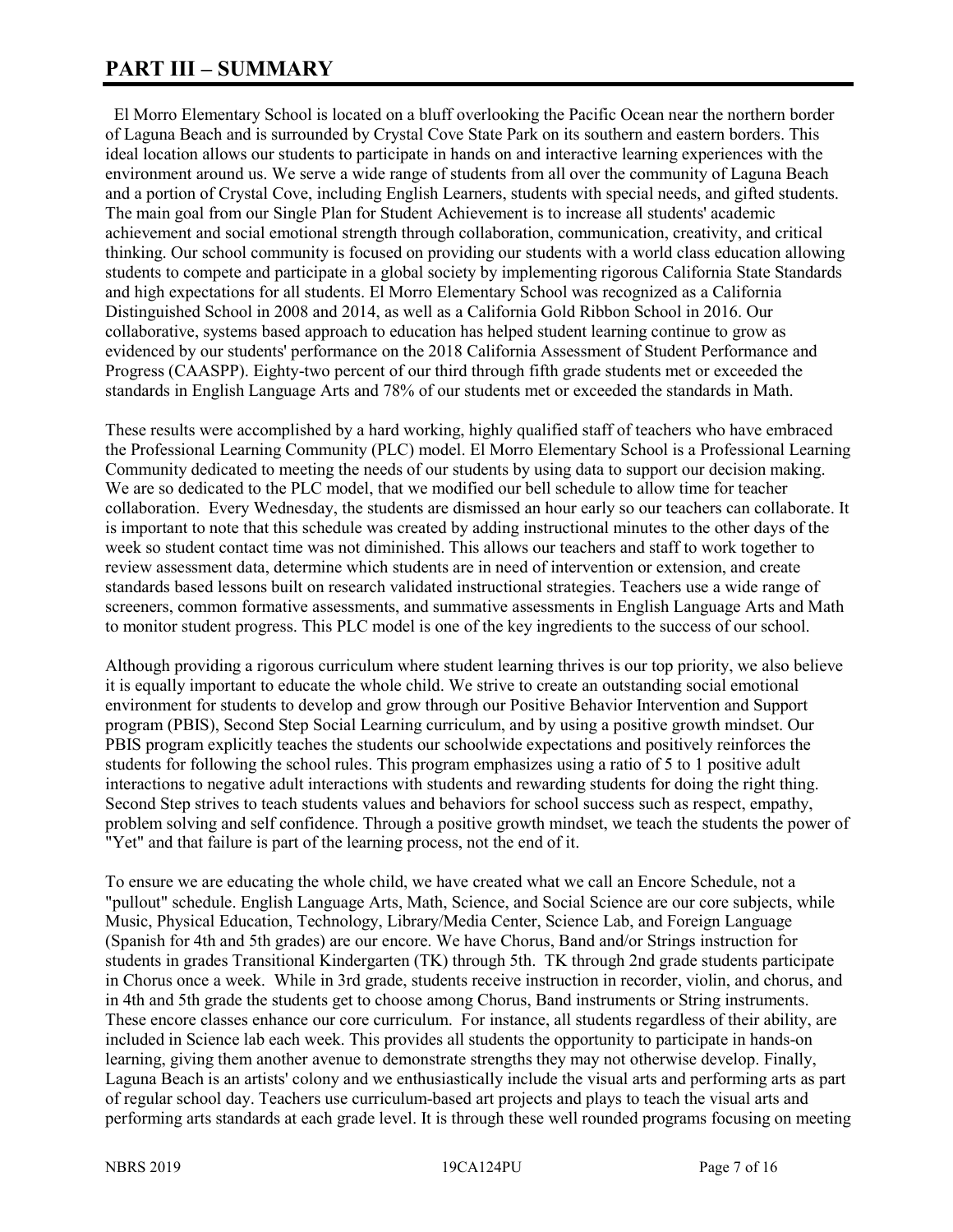the needs of the whole child that we strive to attain our school district's vision: "We take ownership of each child's learning in our schools, accepting no limits on potential."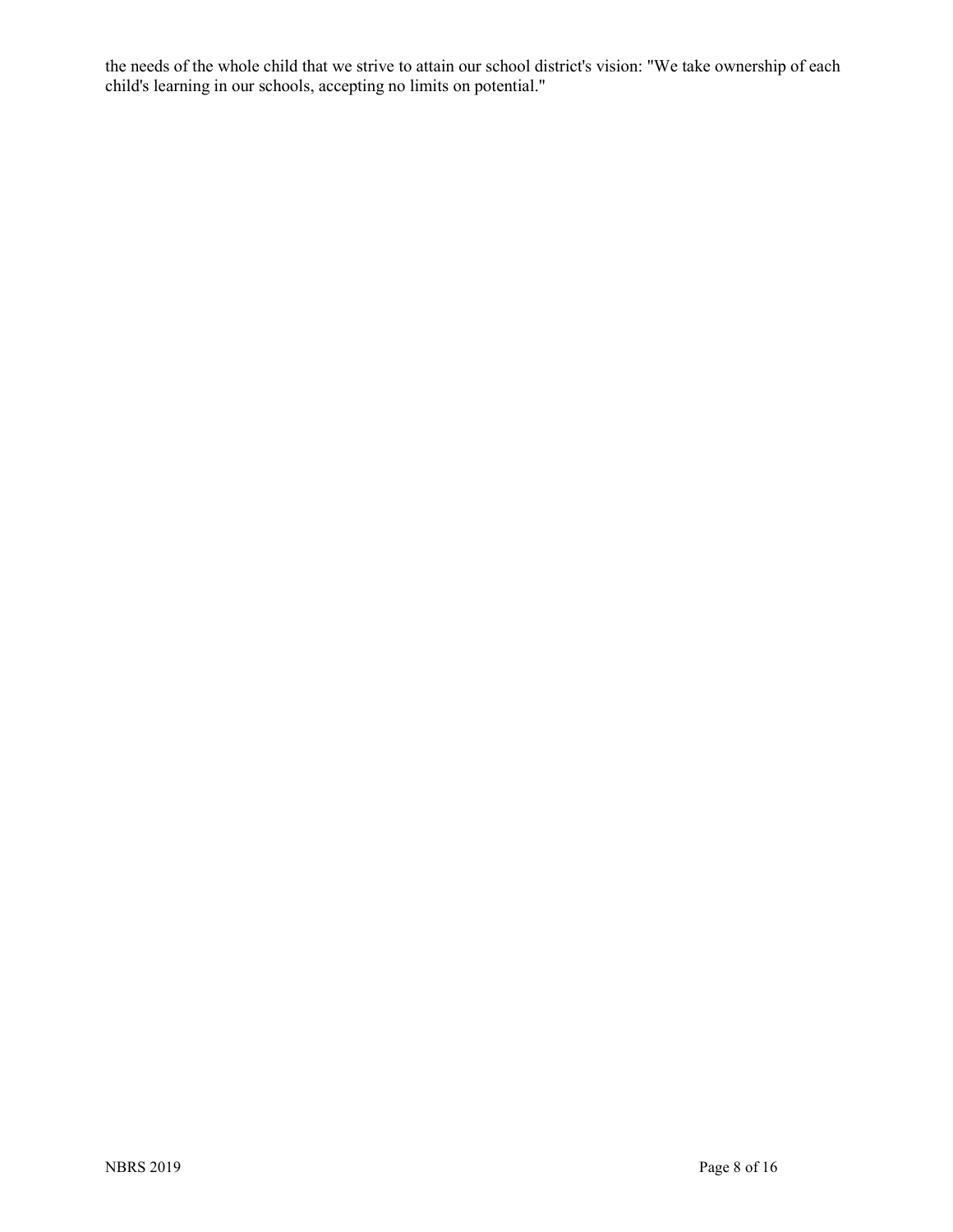# **1. Core Curriculum:**

# **1a. Reading/English language arts:**

Our curriculum for English Language Arts/English Language Development (ELA/ELD) encompasses a blended approach to meet student needs for 21st century learning. We have adopted the McGraw Hill Education Wonders program as our core curriculum. This ensures that all students receive well-rounded, systematic, sequential reading and writing instruction. Teachers foster a love of reading, prepare students to be lifelong learners and critical thinkers through a collaborative classroom culture. ELA/ELD instruction is student-centered, encourages teaching in small groups and has additional support embedded for English Learners as well as gifted students. Teachers have the freedom to integrate technology components, core literature books, and leveled readers in each grade level to enhance the strategies in the Wonders program and differentiate for the various needs of our learners. In addition, teachers have been trained in supplemental programs for targeted instruction in tiered intervention. We use Orton Gillingham strategies to intervene with students who need additional phonics and decoding support, Thinking Maps enhance comprehension instruction, and Word Study supplements our spelling instruction. The Curriculum Associates i-Ready computer program further supplements instruction by providing teachers with formative assessment feedback, specific lessons for student remediation, and computer adaptive lessons for student need. Our K - 5 District Assessment Calendar includes benchmarks four times a year as well as progress monitoring assessments. We use a combination of DIBELS (Dynamic Indicators of Basic Early Literacy Skills) assessments, Scholastic Reading Inventory Lexile, Basic Phonics Skills Test, and Wonders curriculum assessments. Teachers meet regularly to evaluate student progress using assessment data. Students are grouped in flexible groups according to need so that intervention and extension can be provided for all students. Students with the most intensive needs receive systematic phonics intervention using Orton Gillilgham strategies in groups of no more than 4 students per group. With all these resources available for our teachers we are able to ensure all students succeed.

# **1b. Mathematics:**

The math curriculum used at El Morro Elementary is Houghton Mifflin Harcourt Math Expressions. This program encourages students to use critical thinking skills for daily problem solving and emphasizes there are multiple methods to solve problems. While our instruction encompasses all Mathematical state standards, all grade level teams have identified Essential Learning Outcomes (ELOs) during our Professional Learning Community (PLC) time. These standards are essential and non-negotiable for student success as they move to the next grade level. Teachers identified formative assessments which are directly tied to ELO's so that student progress can be gauged, and teachers can determine which students may need additional small group intervention. Seventy-eight percent of our third through fifth grade students are meeting or exceeding the standards in math on the summative state test. Teachers and the Principal examined the data and set an instructional goal for math in the area of communicating reasoning. To support this, the Principal has provided professional development during staff meetings in using the Eight Standards for Mathematical Practices to continuously improve math instruction. The practices are designed to help students make sense of problems and attend to precision in addition to other problem solving skills. Our math curriculum is supplemented by Cognitively Guided Instruction (CGI) and ST Math technology. CGI allows students to use exploration and experimentation to solve math problems using manipulatives, drawings and models, and choosing a method that is most accessible to them. ST Math is an online computer program focused on mastering math standards using a visual conceptual model. Teachers have access to the assessments from ST Math and can use this immediate feedback to drive small group instruction. During intervention, staff utilize strategies such as Touch Math and Facts Wise to improve math fact fluency and meet the diverse needs of students. Teachers use all of this information to drive instruction.

# **1c. Science:**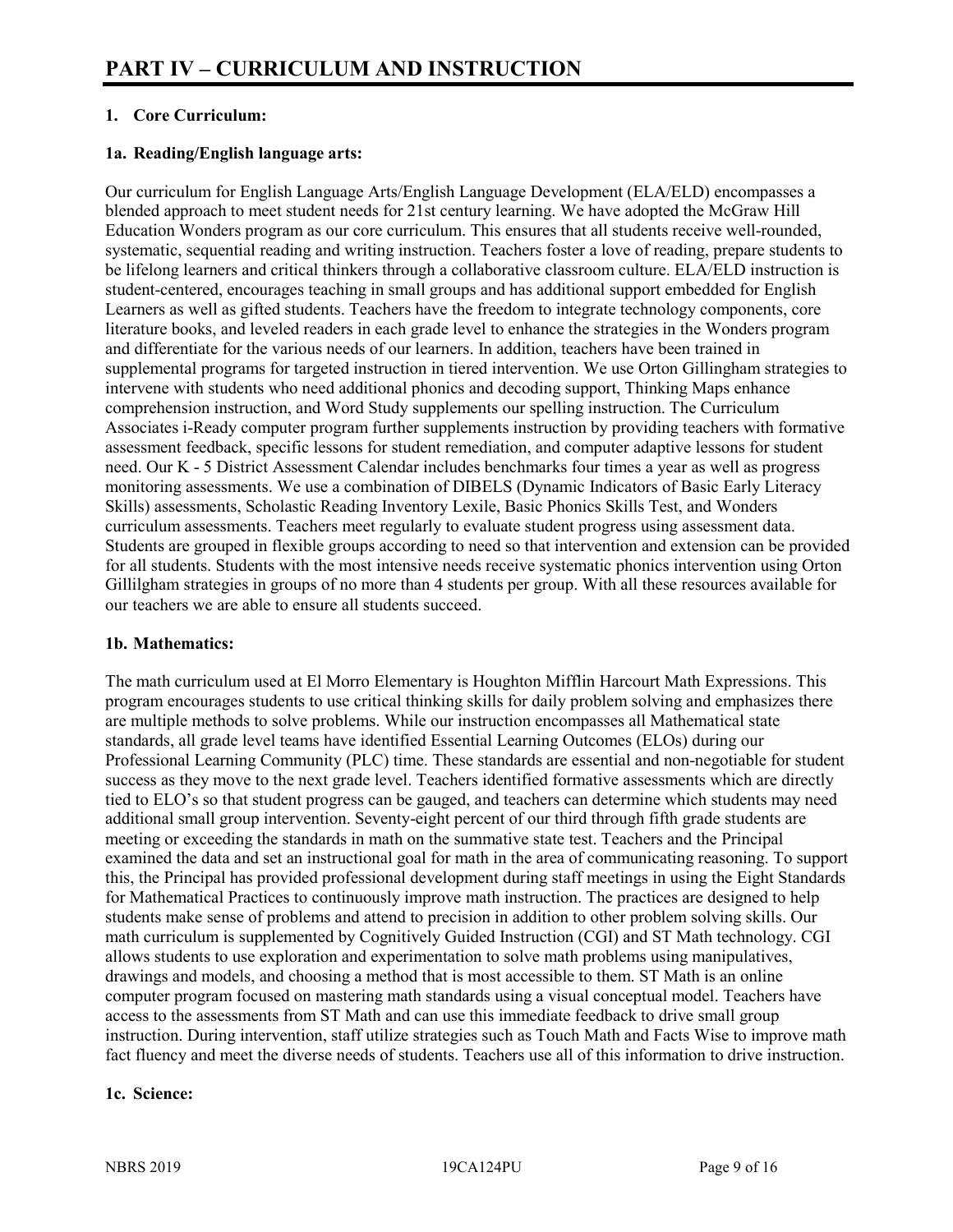When the Next Generation Science Standards (NGSS) were released the Principal and teachers had a vision for a new science program at El Morro. With the support of the school district, a science specialist was hired, and a classroom transformed into a state-of-the art STEAM (Science, Technology, Engineering, Art, and Mathematics) Lab. Our science curriculum became a blended approach between classroom instruction and hands on lab learning. Teachers embraced the change to NGSS developing new curriculum and lessons. The science specialist and classroom teachers examined the three dimensions of learning: Science Performance Expectations, Cross Cutting Concepts and Disciplinary Core Ideas and a yearly plan for vertical alignment across grade levels was designed. Students now engage in a wide variety of learning methods: building models, planning investigations, online simulations and exploring phenomena that occur in nature. Teachers worked in grade level teams utilizing the Mystery Science and STEMscopes curricula to create science units and lessons that encompass the five E's of Science: engage, explore, explain, evaluate and elaborate. The master schedule was modified to include STEAM Lab once a week for all students in grades TK through 5th. Lab time has become a student favorite! This has helped create a seamless flow of science instruction between the classroom and STEAM Lab. Students engage with a science concept in the classroom and explore it in the STEAM Lab. This is followed by further explanation, elaboration and evaluation in the classroom. Third through fifth grade students use Gizmos online simulator, which gives teachers immediate assessment feedback. At all grades, teacher created formative and summative assessments ensure that as students articulate through the grade levels at El Morro, they are well prepared for the summative California Science Test. Our science program prepares students with real world problem solving skills to compete globally in the 21st century.

# **1d. Social studies/history/civic learning and engagement**

Social Studies is taught using Harcourt Reflections along with many secondary sources and supplementary materials to promote inquiry based learning. Each grade level uses Social Studies and ELA/ELD standards to incorporate writing, listening and speaking standards along with different hands-on experiences and projects. Teachers identify cross curricular units whenever possible. On a trimester basis, students are instructed in following scaffolded steps for a culminating project including a classroom presentation using a gradual release of responsibility. Teachers have planned together so the curriculum articulates well and each grade level builds on what the previous grade has learned. For example, kindergarteners focus on learning the basic American symbols of the United States flag, Statue of Liberty, the Bald Eagle and the Liberty Bell as well as learning about our community partners the Police and Fire departments. First grade adds national symbols such as the Declaration of Independence, Mt. Rushmore, and the Golden Gate Bridge along with mapping skills. Second grade students choose a historical figure and follow the steps for a written and oral biography presentation. Third graders create a living museum of national symbols, while 4th graders research California history and present current events each trimester to their classmates. Fifth grade culminates with the students participating in a historical "Walk Through the Revolution" dramatization reenacting the American Revolution and learning about the "Fifty Nifty" United States. Field trips are also incorporated throughout the year to enhance our Social Studies curriculum. A few highlights are third graders taking a field trip to City Hall to learn about our local community and meet with the Mayor. Fourth grade visits Mission San Juan Capistrano each year to learn more about the California Missions as part of their social studies instruction. The goal is to bring history to life to make it more engaging for the students.

#### **1e. For secondary schools:**

#### **1f. For schools that offer preschool for three- and four-year old students:**

#### **2. Other Curriculum Areas:**

 Our philosophy at El Morro encompasses teaching the whole child. Students have a wide range of opportunities to develop strengths in many extra curricular areas. Our master schedule includes blocks of time for Encore classes. Each week all students, Transitional Kindergarten (TK) through fifth grade,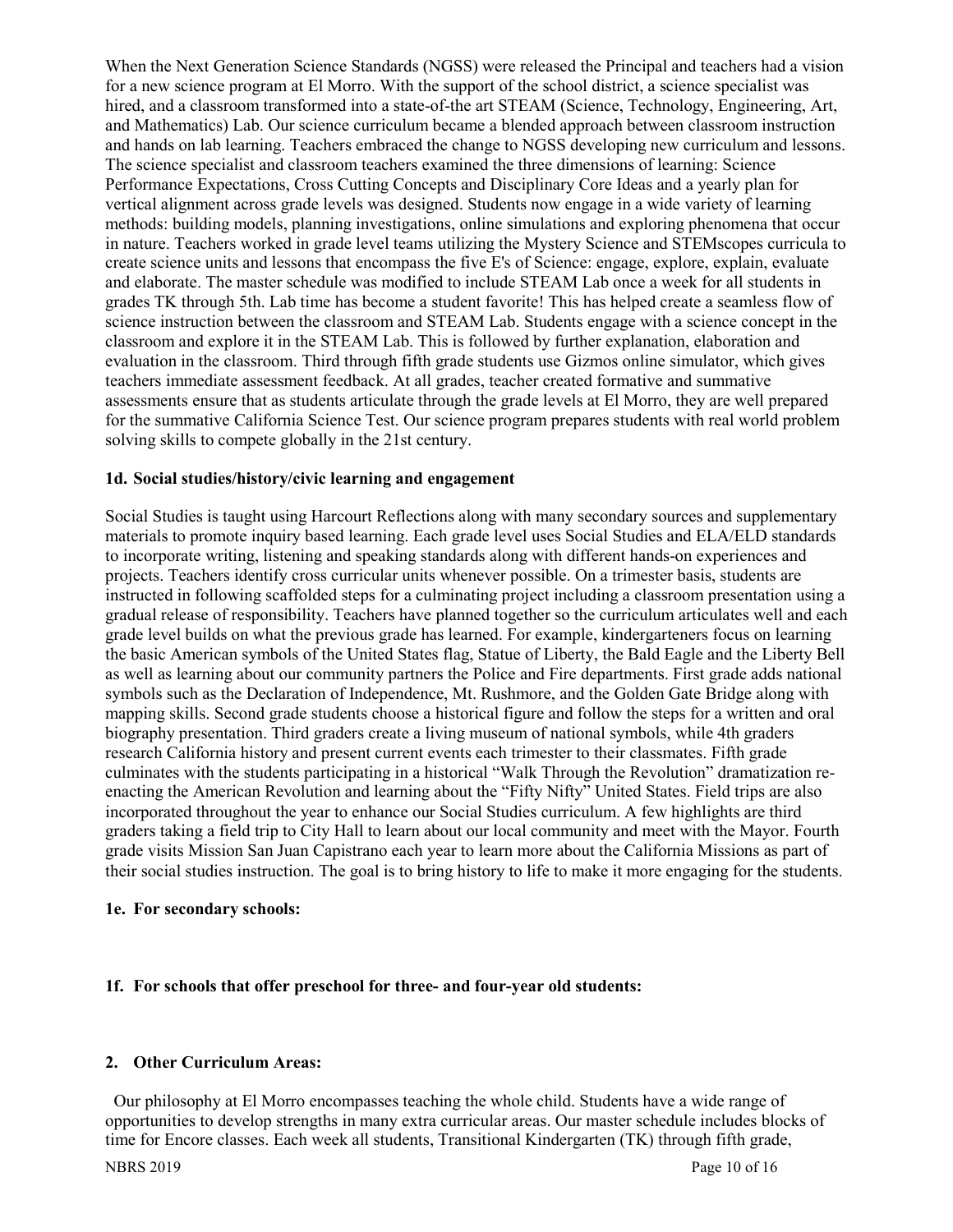participate in STEAM lab, Physical Education (PE), music, Spanish, technology, and library classes. Additionally, the arts standards are incorporated throughout the curriculum.

PE is taught twice a week for all students using a health and fitness approach instead of team sports. In addition to physical education classes, students at El Morro have more opportunities to learn about health and nutrition through our PE and Learning Garden programs. Jog-a-Thon, Jump Rope for Heart, and nutritional tips provided by our PE Teacher enhance student learning about their own health. In our Learning Garden, teachers and parent volunteers coordinate lessons related to science standards so that classes can visit the Learning Garden on a regular basis. Students observe changes in our garden as well as participate in growing and tasting a variety of fresh vegetables. We have even had some of our classes pickle vegetables for a fundraiser during Open House.

For music, all students in grades TK through second meet once a week for choir. Beginning in 3rd grade, students spend one semester experiencing both wind and string instruments in preparation for choosing band, strings, or choir in fourth grade. Schoolwide, students are able to participate in arts activities to meet Visual and Performing Arts (VAPA) standards. Special lessons are conducted through the Art Masters Program 6 times year. With Laguna Beach being an artist community, students are fortunate to be able to take advantage of many different art opportunities. Laguna Outreach for Community Arts (LOCA) teaches art lessons in second and third grade. Third grade participates in a field trip to the Laguna Beach Art Museum, which enhances lessons meeting VAPA and social studies standards. Fourth grade students participate in a "Plein Air Paint Out" and experience painting in the Plein Air style so integral to our Laguna Beach community traditions. In addition to visual arts, grade levels perform plays, which connects listening and speaking standards, core literature lessons, and performing arts standards.

We are fortunate to be able to offer second language classes to our fourth and fifth grade students. This was part of the district wide plan to introduce second language learning for our students at a developmentally appropriate time. These lessons are hands on, interactive and highly engaging for our students. Additionally, first through third graders have the option of beginning second language learning even earlier in their development through our after school programs.

Several years ago our district became a 1:1 device district. We started at fifth grade level and scaled up the program adding a grade level each year. We currently have a Bring Your Own Device program available for fifth graders as well. Students have the option to bring their own device from home or borrow a Chromebook from the school. Having 1:1 devices allows students at all grade levels to access a variety of instructional and supplemental programs throughout the school day for both ELA/ELD and Math. Our Technology Paraeducator, instructs the students in typing skills, appropriate use of technology for learning and how to create engaging presentations. Technology time is a weekly part of our encore schedule covering a variety of skills from learning how to use Google Drive to evaluating credible online sources for research. Teachers also have the option to work with our Technology Teacher on Special Assignment for weekly coding lessons.

Our Media Specialist meets with all students once a week to enhance research skills and promote a love of reading. Students have access to Scholastic Reading Counts, where each child receives a Lexile, so they can check out books at the appropriate reading level. Students also have access to an online lending library, SORA, for visual and audio books. By providing a well rounded educational experience, El Morro nurtures student interests as well as provides a much needed break from the rigors of academics. All of these programs enhance the student experience and allow for the development of the whole child.

# **3. Special Populations:**

NBRS 2019 Page 11 of 16 El Morro Elementary School has a strong cultural belief that all students can learn. Our Multi-Tiered Systems of Support (MTSS) strives to identify and deliver the best instruction for all students at their instructional level. Although 14% of our student population is currently identified for special education, we have strengthened our MTSS to ensure targeted general education interventions are delivered prior to a referral for special education assessment. Teachers conduct schoolwide benchmark assessments three times yearly in the areas of English Language Arts and Reading. We use Dynamic Indicators of Basic Early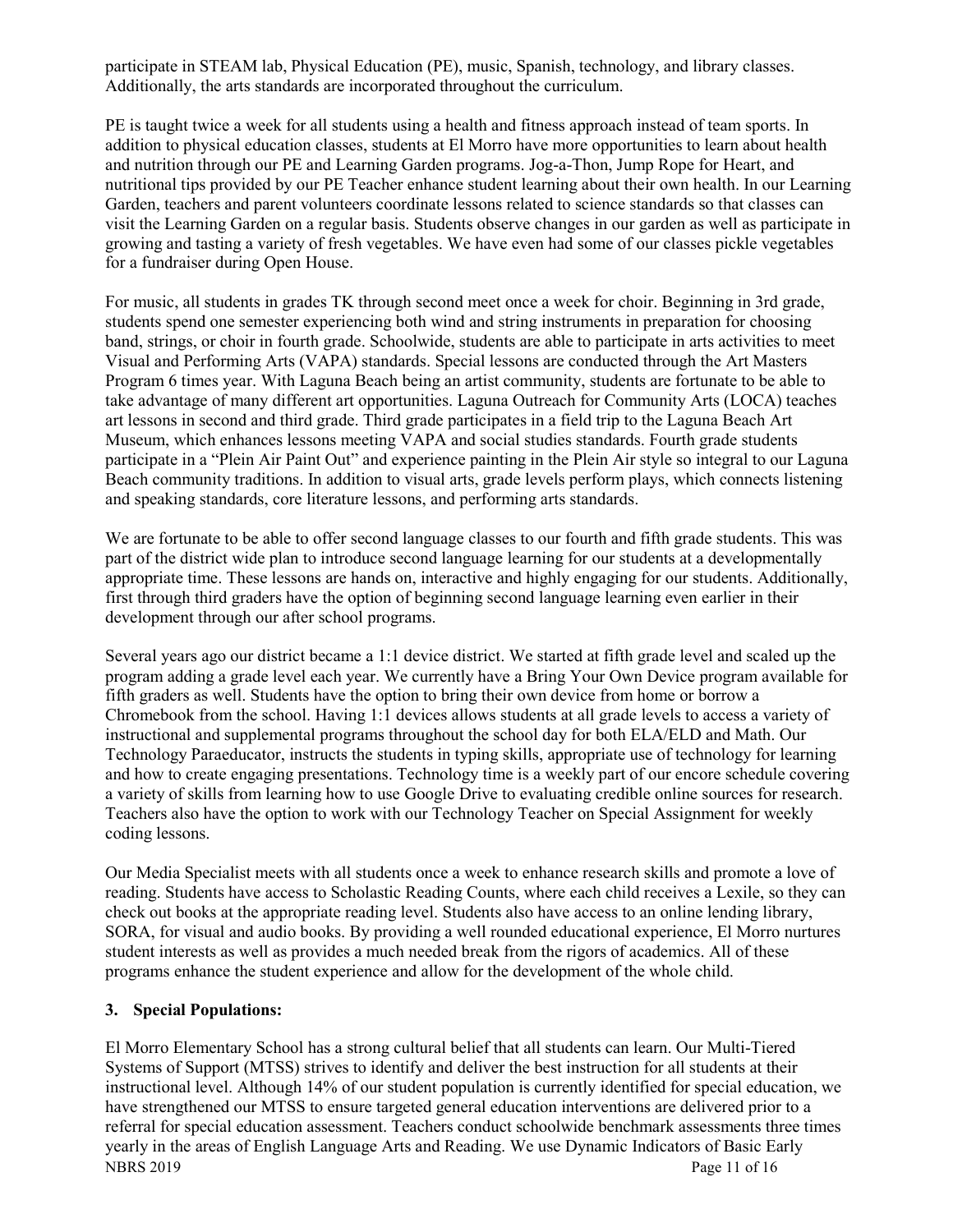Literacy (DIBELS), SRI Lexile, Basic Phonics Skills Test, and a Universal Writing assessment to initially identify skill strengths and needs. Students scoring below benchmark are given diagnostic assessments to pinpoint skill gaps. Students are categorized as advanced, benchmark, strategic or intensive based on screening and diagnostic assessments. Next, teachers collaborate with the reading intervention team to form intervention groups across the grade level. Target students receive interventions delivered by classroom teachers and instructional aides. Grouping is flexible throughout the school year and students move in and out of intervention groups depending on periodic measures of mastery. Strategic and intensive intervention lessons are delivered four times weekly for 30-40 minutes during a scheduled review and intervention block called Intervention/Extension (I/E) time. This enables all students to receive supplemental instruction and activities at their instructional level, such as intensive intervention, additional on-grade level practice, or enrichment activities for advanced learners.

El Morro serves students across the district in second through fifth grade who are placed in Special Day Classes (SDC). General Education and SDC teachers work collaboratively for inclusion opportunities for students in SDC throughout the school day. Students in SDC are included in general education classes to the greatest extent possible, and during encore classes such as music, science lab, and physical education. Our resource specialist program also provides supplemental support based on student needs.

Additionally, our students, designated as English Learners (EL), receive support during classroom instruction and our I/E time. Students who are EL benefit from both designated and integrated EL instruction as needed according to English Language Proficiency Assessments for California (ELPAC) assessments. Students who are EL have equal access to supplemental intervention and may receive additional small group instruction within the classroom and participate in reading intervention groups when necessary.

Our special populations refer to more than struggling students. We provide our advanced and gifted students various extension opportunities that go beyond the standard curriculum. For example, students who are advanced may take a pre-assessment before beginning a new math unit and if they have already mastered the content, they are given alternative extension activities. Additionally, students are able to design their own supplemental projects to enhance their reading activities. Lastly, our science specialist provides monthly science extension lessons to differentiate for our gifted learners. These are some of the variety of ways El Morro strives to meet the needs of our special populations.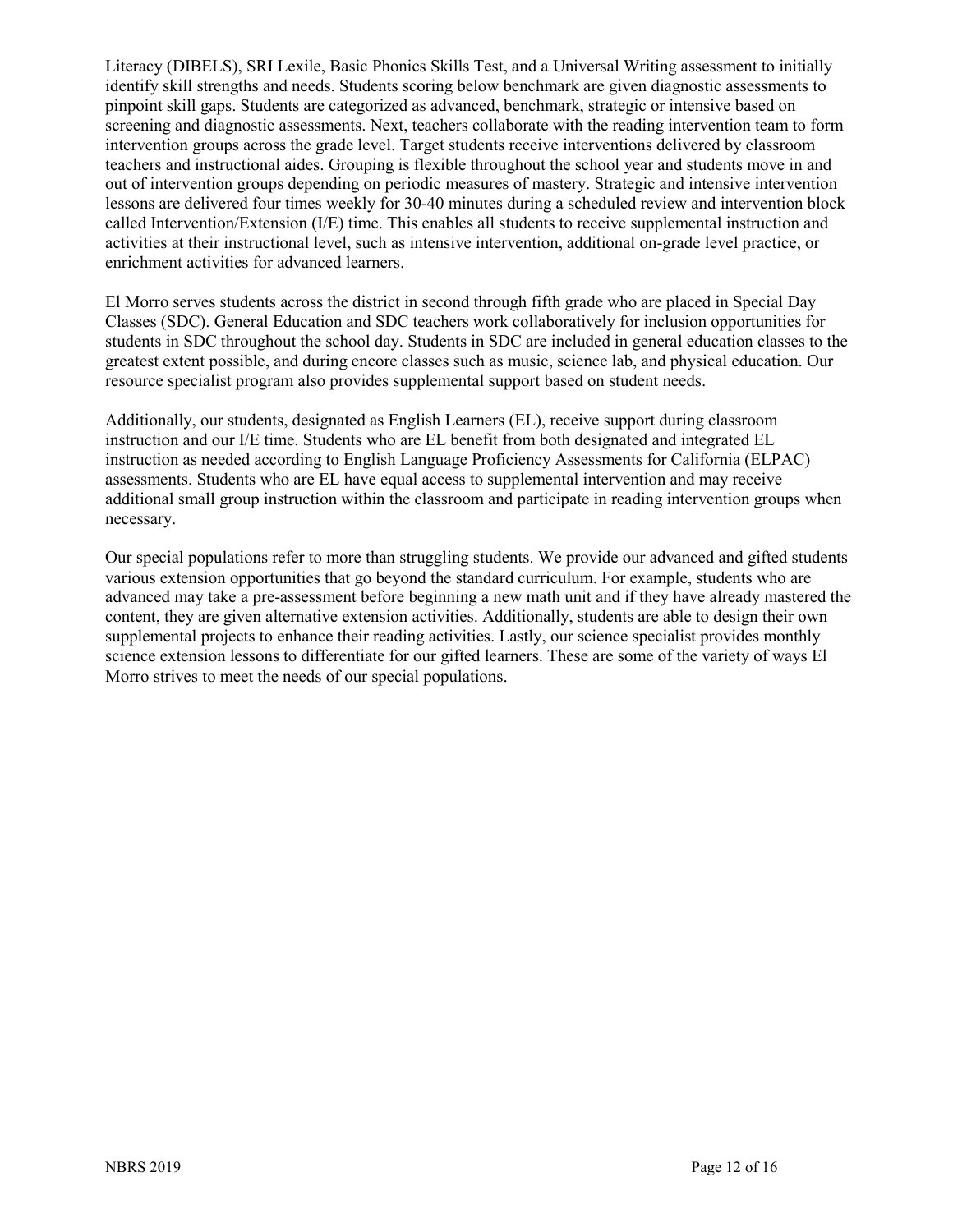# **1. School Climate/Culture:**

El Morro Elementary School is forward thinking and ahead of the curve when it comes to the social emotional health of our students. In an effort to meet our students' growing social and emotional needs, a full-time Elementary School Counselor was added to our campus. Through staff collaboration, we have been able to cultivate a school campus that engages, motivates, and provides all students with a positive school environment. Our goal is to empower the students and staff with the social skills and tools to thrive on our campus and in the community.

Each fall and spring our school conducts schoolwide Positive Behavior Interventions and Supports (PBIS) assemblies to proactively teach academic, behavioral, and social emotional expectations for all our students. These assemblies model playground and behavioral expectations to all our students, highlight schoolwide incentives, as well as teach consequences. Staff members look to highlight students who model what is learned during the assemblies in order to promote, encourage, and reinforce positive behaviors.

We believe building relationships and character is essential. Throughout the school year, students participate in a character-building initiative, entitled Character Counts. This initiative highlights the six essential pillars of character: Respect, Fairness, Citizenship, Trustworthiness, Caring, and Responsibility. Character traits are spotlighted across the school in many different settings: monthly school calendar, morning announcements, classroom lessons, books read by our school librarian, and other students recognizing one another using compliment cards. Students are selected for recognition based on exemplifying these traits at a schoolwide assembly each month where teachers, staff, and students are able to celebrate their achievements.

In an effort to reduce bullying, our school has been an active participant in the No Place for Hate Initiative. In 2017-2018, El Morro was proud to be one of a few schools throughout the nation identified as a "spotlight school" in the No Place for Hate Initiative by the Anti Defamation League.

Our staff has made a concerted effort to proactively teach social emotional learning using the Second Step curriculum. Second Step is research-based and classroom-tested to promote the social emotional development, safety, and well-being of children from Transitional Kindergarten through fifth grade. Teachers received modeling and instruction on how to implement classroom guidance lessons. Our social emotional team of professionals have utilized a gradual release teaching model to empower our teachers with the social emotional vocabulary, curriculum, and pedagogy to create a common language of grit, determination, persistence and resiliency on our campus.

# **2. Engaging Families and Community:**

We are very fortunate at El Morro Elementary School to enjoy strong engagement in our school from parents and the community. El Morro PTA is extensively involved in our school. Last year parents volunteered over 20,000 hours! They not only fundraise to enhance programs at our school such as arts instruction, equipment, and supplies for the STEAM Lab, and the Learning Garden, but also create opportunities to support our instructional program by volunteering through activities like Book Club and Colonial Days. Parents volunteer in third grade classrooms and lead a "Book Club", which allows for smaller groups of students to engage in meaningful conversations about what they are reading. Without these smaller groups, some student voices may get drowned out by the larger class. Colonial Days transforms our multipurpose room back in time to a Colonial village complete with candle making, sewing, wax sealed letters sent home, leather stamping and jewelry making with beads. This tradition is a community favorite all coordinated by parent volunteers!

Our English Learners (EL) and their families are also an integral part of our school community. They are encouraged to participate in their children's education through outreach from our teachers, the principal and our School Community Liaison. Monthly District English Learner Advisory Committee (DELAC)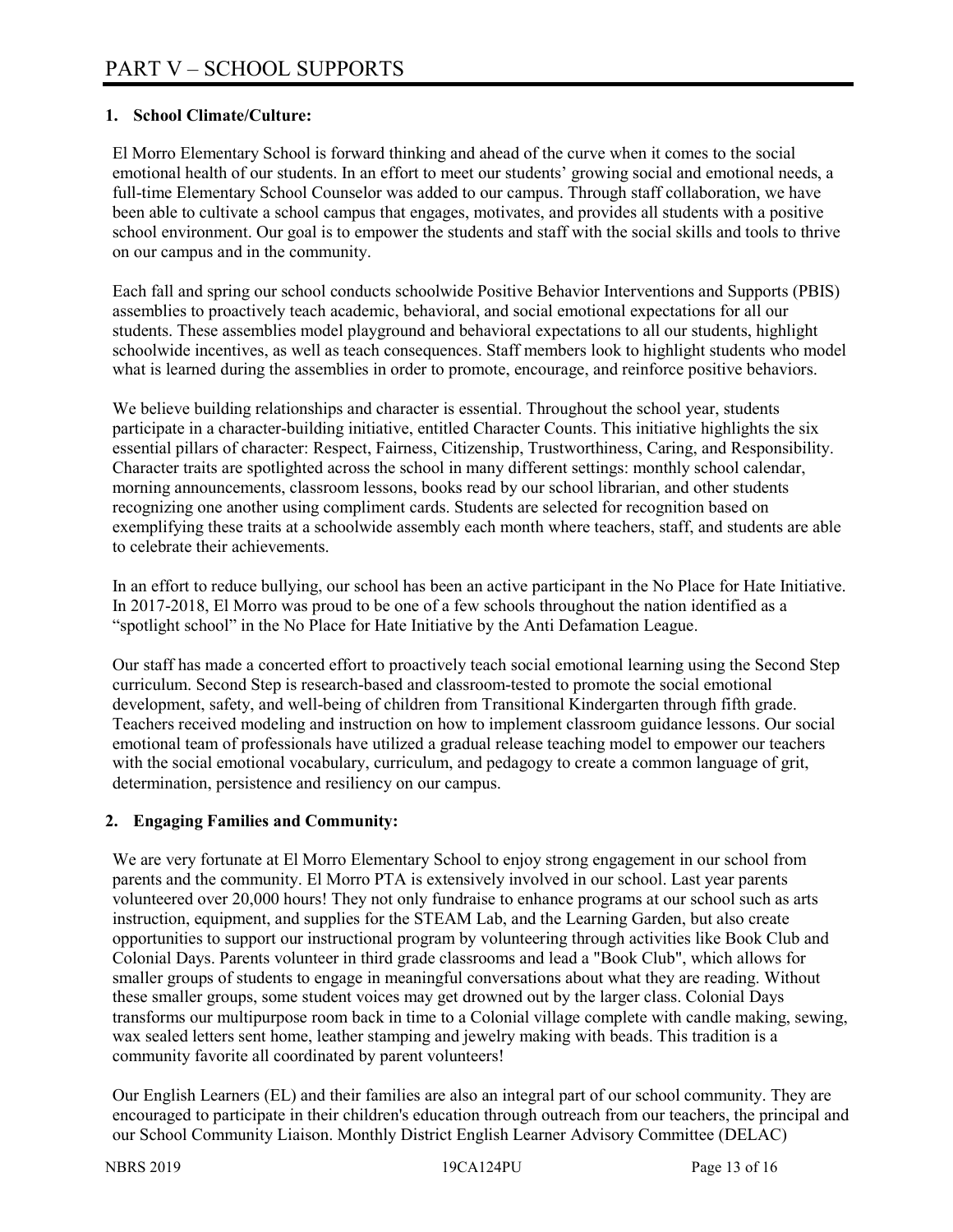meetings allow EL parents to learn more information about school programs, parent education opportunities and how to volunteer at the school. An example of these programs is Juntos, which means friends in Spanish. Juntos matches a trained high school tutor with an elementary EL student to help complete homework, reinforce concepts taught at school and serve as a positive role model.

We also believe in the importance of parent education opportunities. These include district supported presentations from experts such as Dr. Denise Pope, entitled,"Overloaded and Underprepared: Strategies for Stronger Schools and Healthy, Successful Kids" and Julie Lythcott-Haims "How to Raise Successful Kids Without Over Parenting.

El Morro enjoys a strong sense of support from the greater community as well. Our annual The Learning Club (TLC) after school tutoring program enjoys support from the American Association of University Women (AAUW). This program matches a volunteer from the AAUW with a student who is in need of after school support two days a week in an effort to improve student success. When students experience a sense of active parent and community involvement, they perform better on standardized academic assessments, and experience higher levels of self esteem and engagement in school.

# **3. Professional Development:**

The goal of our professional development program is to strengthen the teachers abilities to respond to the diverse needs of students. Our district offers many different professional development opportunities for teachers and staff during the year. Professional development needs are determined by teacher request (surveys), new curriculum, and changing standards. Some professional development offerings are required, while other trainings compensate teachers for attending on their own time. In conjunction with our school and district goals of continuous improvement, every student, every day and meaningful relationships, we began the year with a StrengthsFinder 2.0 training. This program identified each person's strengths and how these strengths help our staff work together more effectively.

When the new Language Arts curriculum was adopted two years ago, professional development was required for all teachers to ensure fidelity of implementation of the McGraw Hill Wonders program. Coaching opportunities were also provided by our Teacher on Special Assignment as teachers implemented Wonders for the first time. In addition, teachers are given the opportunity each year to participate in Pathways to Proficiency to further their knowledge on incorporating reading strategies and Thinking Maps into instruction. This program provides the teachers with scaffolding strategies to support EL students and struggling readers in accessing the core curriculum. New dyslexia legislation offered another opportunity for teachers to be trained in foundational reading skills and Orton Gillingham based reading intervention strategies to enhance instruction for both on-grade level students and struggling readers. Professional development is ongoing and not a one and done type approach. Data from multiple measures supports the effectiveness of this model. We are currently going through a similar cycle of professional development for Math.

Our district also takes an innovative approach to professional development. One such project which has had a positive impact on teacher and student efficacy, is called Rocket Ready. This approach is designed to make the staff development process meaningful, engaging, and immediately useful to teachers working with students. Rocket Ready requires teachers to engage with technology, Universal Design for Learning and Project Based Learning as they solve real world problems with their students. Mentors and coaches from the local community collaborate with teachers to integrate technology while working toward their goal of cross-curricular projects creating global awareness for students. Then teachers are required to show evidence of their learning through screenshots, reflections, activities or student work samples. The focus is on how teachers are engaging with students, not just attending a class.

# **4. School Leadership:**

NBRS 2019 Page 14 of 16 The Superintendent and the El Morro Elementary School Principal believe in a continuous improvement school leadership model. This model is based on using data to inform decision making. School goals are identified each year based on a review of a wide variety of school performance data. Assessment and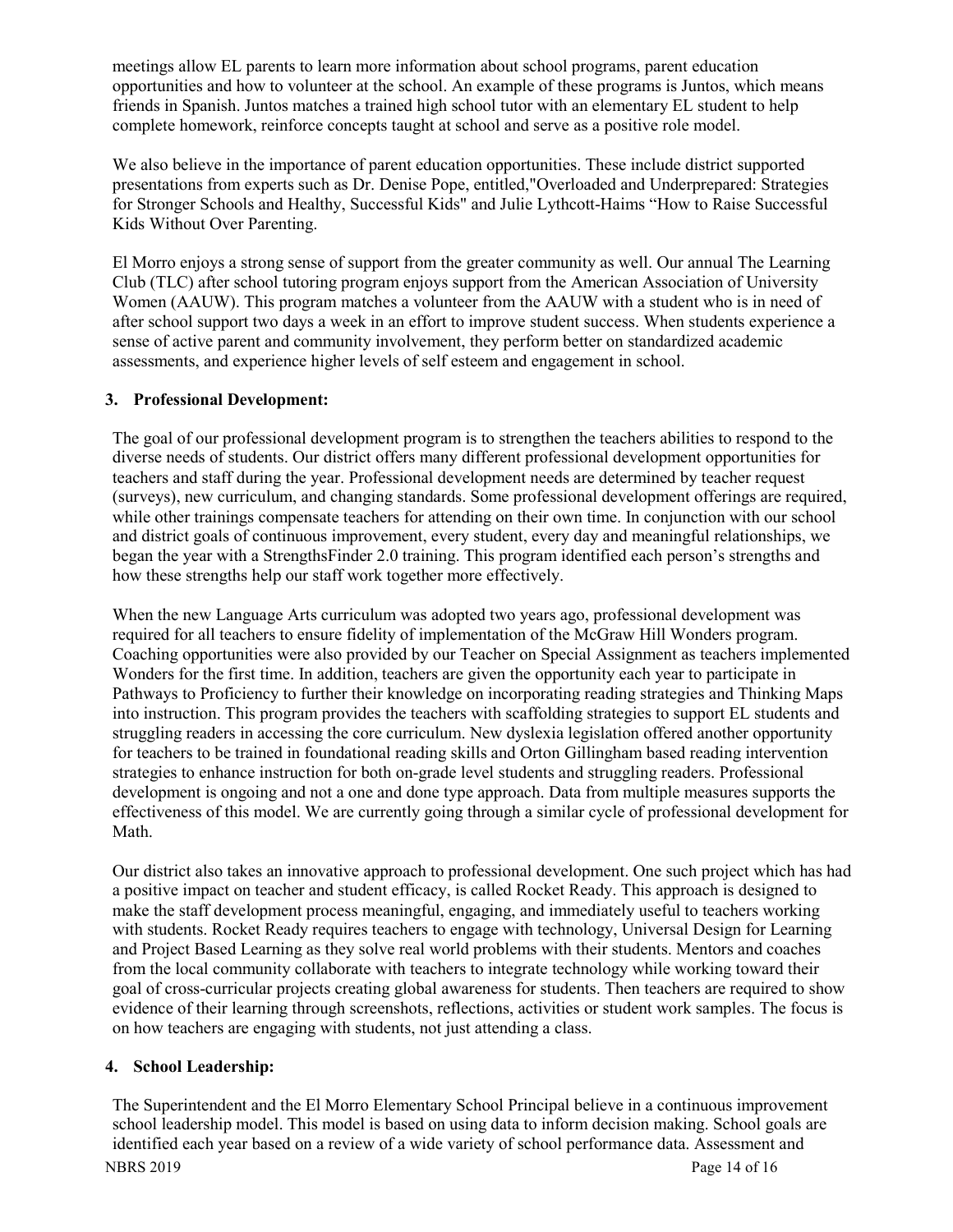survey data are analyzed each year to create continuous improvement goals. For example, two years ago, the Principal determined the school's reading scores on the California Assessment of Student Performance and Progress (CAASPP) could be better. Working with instructional staff, a schoolwide goal to improve student reading scores on the summative assessment was created to better reflect student and staff capabilities. With continued focus, improved Reading/Language Arts instruction, and a lot of hard work, students' reading scores improved. El Morro was able to increase the number of students scoring above standard in reading on the 2017-18 CAASPP from 51% to 54%. This year, the Principal and instructional staff set an instructional goal in the area of communicating reasoning in math based on a review of the school's math performance data.

El Morro Elementary School also employs a "bottom up" leadership approach as opposed to a "top down" approach whenever possible. The Principal utilizes a school based Leadership Team of teacher representatives from each grade level, support staff and special education to share leadership responsibilities. This team tackles issues at the site level to make positive changes to the school culture, climate and programs when necessary.

The school district also gathers feedback from all stakeholder groups annually. They accomplish this through outreach and surveying stakeholder groups several times a year. Our Local Control Accountability Plan (LCAP) survey goes out annually to all parents, staff and students in fifth grade through seniors in high school. The district also uses an annual School Climate survey to gather feedback on the culture and climate of each of its schools. Both of these surveys are analyzed by administration and an outside agency to identify areas for improvement. This survey data along with student performance data is used to set goals and create the school's annual Single Plan for Student Achievement (SPSA). Finally, teachers take an annual Professional Development survey to identify where they need support professionally. This information is used each year to plan professional development for staff when they return in August and throughout the school year.